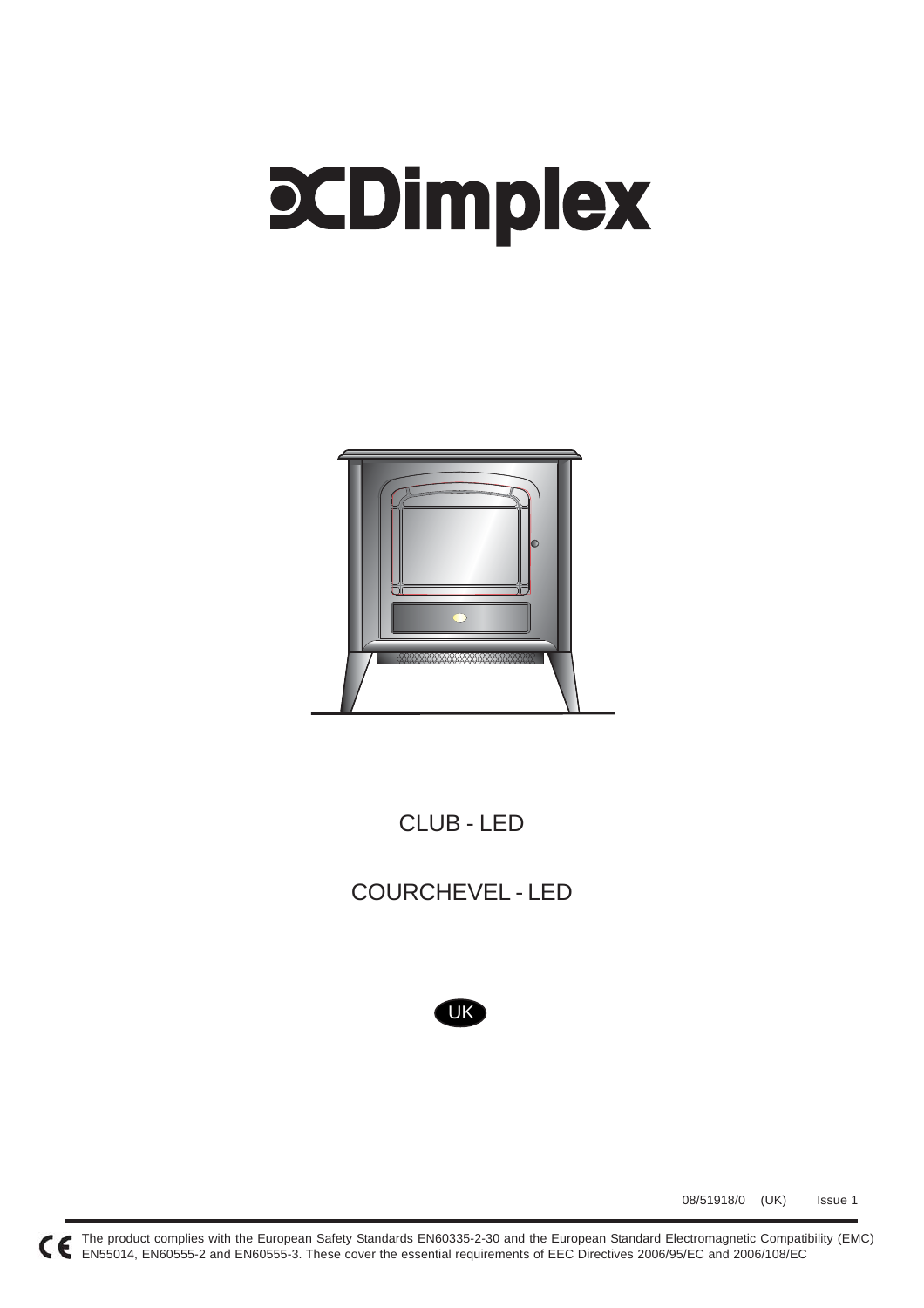

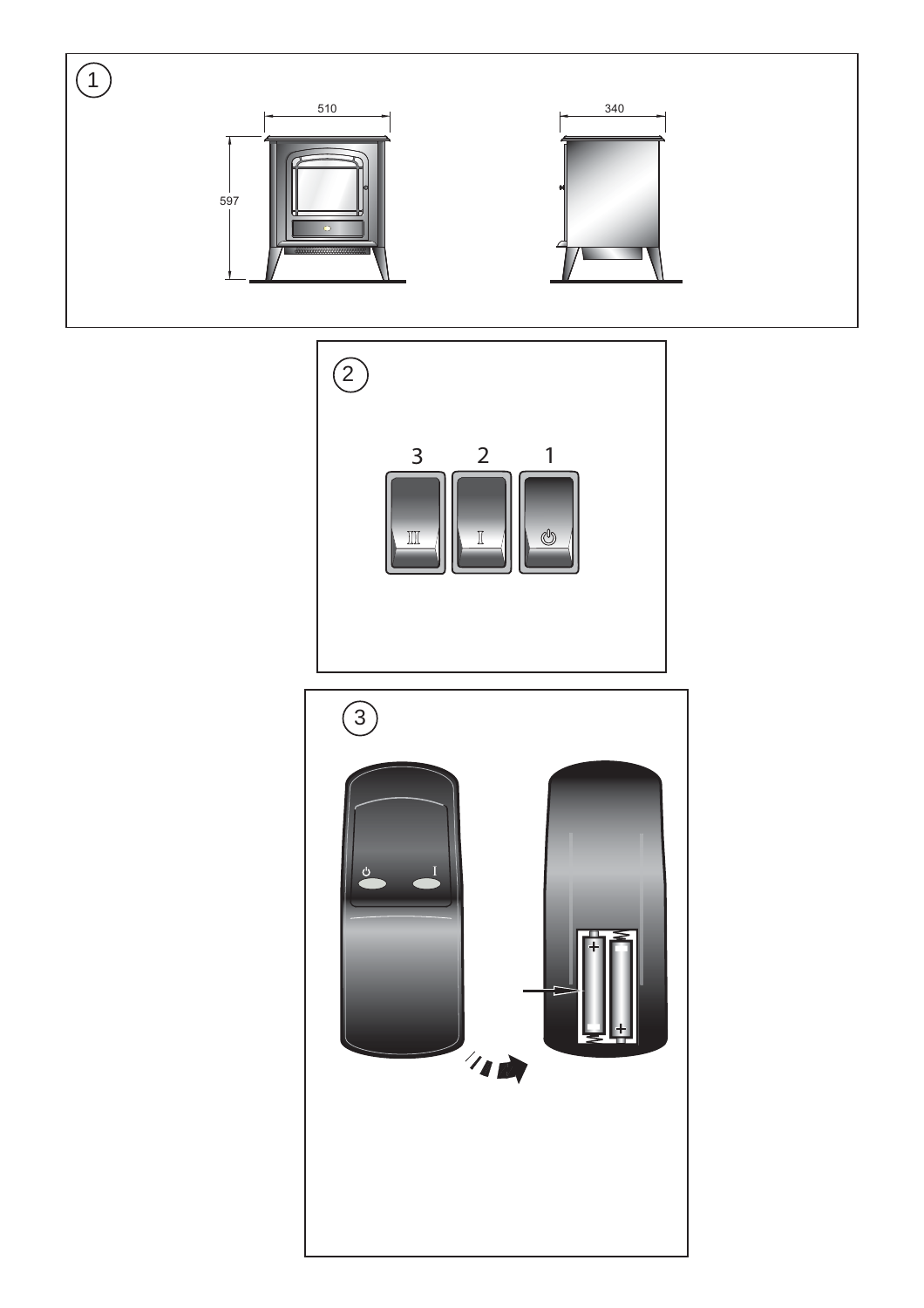# **- Club Stove.**

# **- Courchevel Stove.**

![](_page_2_Picture_2.jpeg)

#### **IMPORTANT: THESE INSTRUCTIONS SHOULD BE READ CAREFULLY AND RETAINED FOR FUTURE REFERENCE**

## **Important Safety Advice**

**When using electrical appliances, basic precautions should always be followed to reduce the risk of fire, electrical shock and injury to persons, including the following:**

**If the appliance is damaged, check with the supplier before installation and operation.**

**Do not use outdoors.**

**Do not use in the immediate surroundings of a bath, shower or swimming pool.**

**Do not locate the appliance immediately below a fixed socket outlet or connection box.**

**This appliance can be used by children aged form 8 years and above and persons with reduced physical, sensory or mental capabilities or lack of experience and knowledge if they have been given supervision or instruction concerning use of the appliance in a safe way and understand the hazards involved. Children shall not play with the appliance. Cleaning and user maintenance shall not be made by Children without supervision.**

**Children of less than 3 years should be kept away unless continuously supervised. Children aged from 3 years and less than 8 years shall only switch on/off the appliance provided that it has been placed or installed in its intended normal operating position and they have been given supervision or instruction concerning use of the appliance in a safe way and understanding the hazards involved. Children aged from 3 years and less than 8 years shall not plug in, regulate and clean the appliance or perform user maintenance.**

**Do not use this appliance in series with a thermal control, a program controller, a timer or any other device that switches on the heat automatically, since a fire risk exists when the appliance is accidentally covered or displaced.**

**This appliance is not equipped with a device to control the room temperature. Do not use this appliance in small rooms when they are occupied by persons not capable of leaving the room on their own, unless constant supervision is provided.**

**Ensure that furniture, curtains or other combustible material are positioned no closer than 1 metre from the appliance.**

**In the event of a fault unplug the appliance. Unplug the appliance when not required for long periods.**

**Although this appliance complies with safety standards, we do not recommend its use on deep pile carpets or on long hair type of rugs.**

**The appliance must be positioned so that the plug is accessible.**

**If the supply cord is damaged it must be replaced by the manufacturer or service agent or a similarly qualified person in order to avoid a hazard.**

**Keep the supply cord away from the front of the appliance.**

**Warning: In order to avoid overheating, do not cover the appliance. Do not place material or garments on the appliance, or obstruct the air circulation around the appliance, for instance by curtains or furniture, as this could cause overheating and a fire risk.**

**Warning: In order to avoid a hazard due to inadvertent resetting of the thermal cut-out, this appliance must not be supplied through an external switching device, such as a timer, or connected to a circuit that is regularly switched on and off by the utility.**

**CAUTION - Some parts of this product can become very hot and cause burns. Particular attention has to be given where children and vulnerable people are present.**

**This instruction can be found at WWW.DIMPLEX.CO.UK**

#### **General**

Unpack the heater carefully and retain the packaging for possible future use, in the event of moving or returning the fire to your supplier. These models are designed to be free standing and are normally positioned against a wall.

The fire incorporates a flame effect, which can be used with or without heating, so that the comforting effect may be enjoyed at any time of the year. Using the flame effect on its own only requires little electricity.

A choice of 1kW or 2kW heat output is provided by the fan heater, which is located at the bottom of the unit.

Before connecting the heater check that the supply voltage is the same as that stated on the heater.

Please note: Used in an environment where background noise is very low, it may be possible to hear a sound which is related to the operation of the flame effect. This is normal and should not be a cause for concern.

#### **Electrical connection**

#### **WARNING – THIS APPLIANCE MUST BE EARTHED.**

This heater must be used on an  $AC \sim$  supply only and the voltage marked on the heater must correspond to the supply voltage. Before switching on, please read the safety warnings and operating instructions.

#### **Controls** - see **Fig. 2**

These switches provide a choice of heat settings, The appliance is in standby mode when the mainslead is plugged in. This is indicated by the red neon behind the flame effect screen. The two selector switches are in the ON position when the side with the markings on (i.e. **I**, or **II**) is pushed in.

Selector switch 1 (0) Controls the electricity supply to the heater and flame effect. Press for 'ON' and 'Standby'. If both selector switches 2 and 3 are in the OFF position, the product works on flame effect only.

Selector Switch 2 (I) Provides 1kW heat output Selector Switch 3 (II) Provides 2kW output with switch 2

## **Remote control** - see **Fig. 3**

The maximum range of use is  $\sim$  15 metres. Warning: It takes time for the receiver to respond to the transmitter. Do not press the buttons more than once within two seconds for correct operation.

## **Battery information** - see **Fig. 3**

1. Slide open the battery cover on the back of the remote control

- 2. Install AAA batteries into the remote control
- 3. Replace the battery cover.

## **Discard leaking batteries**

Dispose of batteries in the proper manner according to provincial and local regulations.

Any battery may leak electrolyte if mixed with a different battery type, if inserted incorrectly, if all the batteries are not replaced at the same time, if disposed of in a fire, or if an attempt is made to charge a battery not intended to be recharged.

## **Thermal Safety Cut-out**

The built-in overheat cut-out switches off the appliance automatically in the event of a fault. If this occurs switch off the appliance or disconnect the mains plug from the socket. After a short cooling down phase, the appliance is ready for use again. If the fault should occur again, see your local dealer.